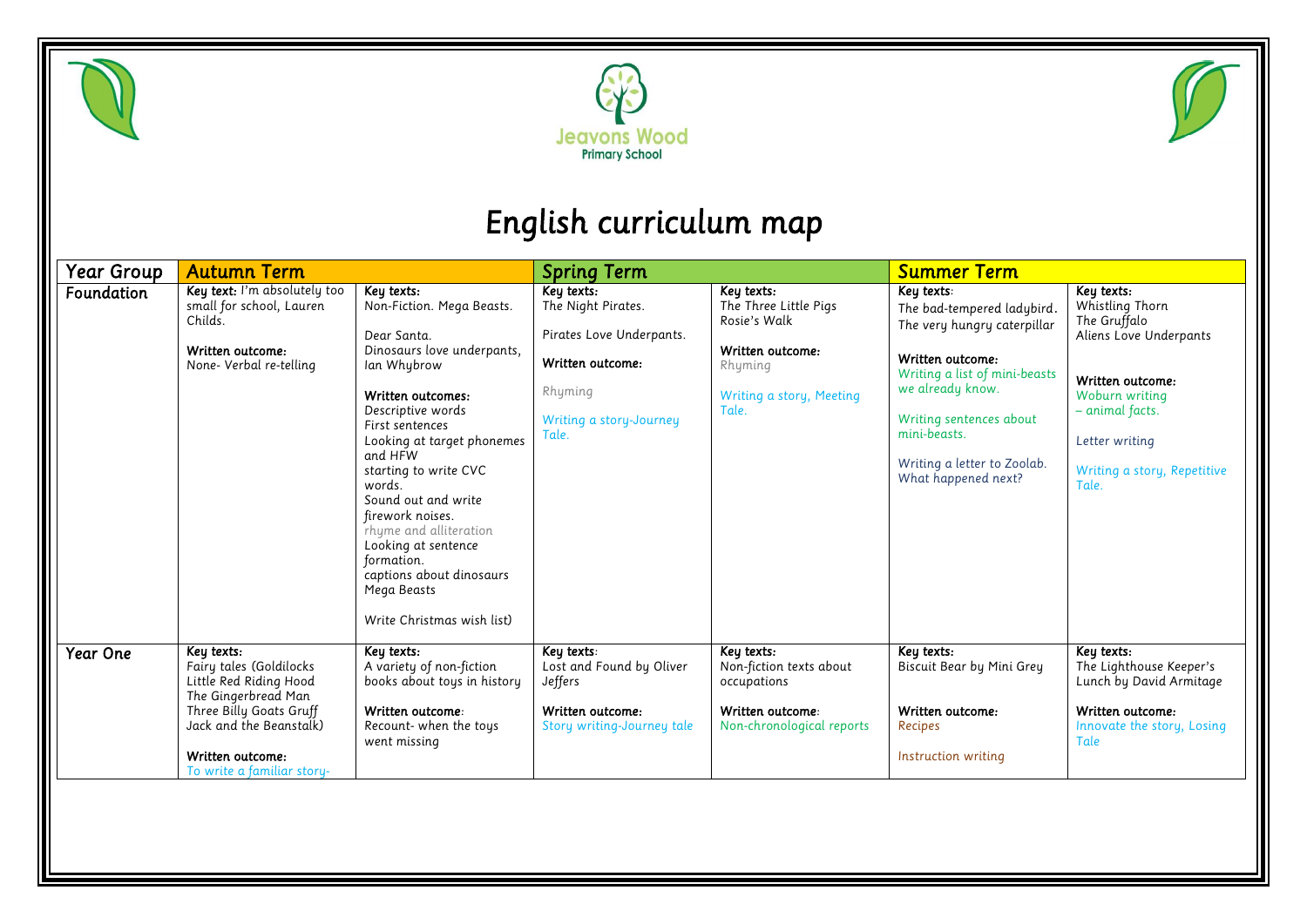|                   | Repetitive tale                                                                                                                                                                                                           |                                                                                                                                                                                                          |                                                                                                                                                         |                                                                                                                                                                                                                                            |                                                                                                                                                                             |                                                                                                                                                 |
|-------------------|---------------------------------------------------------------------------------------------------------------------------------------------------------------------------------------------------------------------------|----------------------------------------------------------------------------------------------------------------------------------------------------------------------------------------------------------|---------------------------------------------------------------------------------------------------------------------------------------------------------|--------------------------------------------------------------------------------------------------------------------------------------------------------------------------------------------------------------------------------------------|-----------------------------------------------------------------------------------------------------------------------------------------------------------------------------|-------------------------------------------------------------------------------------------------------------------------------------------------|
| Year Two          | Key texts:<br>Traction Man by Mini Gray<br>Written outcome: Action<br>story - Innovating<br>Poetry                                                                                                                        | Key texts:<br>Winnie and Wilber: Winnie<br>the witch.<br>By Valerie Thomas<br>Written outcome:<br><b>Magical Adventure stories-</b><br>innovation<br>Christmas letter writing                            | Key texts:<br>Toby and The Great Fire Of<br>London by Margaret Nash.<br>Written outcome:<br>Recount writing- diary<br>Poetry                            | Key texts:<br>Mrs Armitage on Wheels By<br>Quentin Blake.<br>Teacher model text for<br>explanation writing.<br>Written outcome:<br>Instruction writing<br>Non-chronological report:<br>information leaflet writing<br>(About Shuttleworth) | Key texts:<br>Eddie's garden and how to<br>make things grow by Sarah<br>Garland.<br>Written outcome:<br>Instruction writing<br><b>Explanation texts.</b>                    | Key texts:<br>Owl babies by Martin<br>Wadell.<br>Written outcome:<br><b>Story writing- A Journey</b><br>tale                                    |
| <b>Year Three</b> | Key texts:<br>Stone age boy by Satoshi<br>Kitamura<br>Written outcome:<br><b>Portal Story</b><br>Cave poems                                                                                                               | Key texts:<br>The Tinder Box By Hans<br>Christian Anderson<br>Written outcome:<br>Is the soldier innocent?-<br>Persuasive writing<br>Information text-How<br>Christmas is celebrated<br>around the world | Key texts:<br>Eqyptian Cinderella<br>Written outcome:<br>Egyptian Cinderella<br>(Traditional tale)<br><b>Recount-Howard Carter-</b><br>Newspaper report | Key texts:<br>Volcanoes and natural<br>disasters Non- Fiction texts<br>Written outcome:<br><b>Explanation text-volcanoes</b><br>Instructions-How to stay<br>safe in a natural disaster                                                     | Key texts:<br>Charlie and the Chocolate<br>Factory by Roald Dahl<br>Written outcome:<br>Story with an imaginary<br>setting.<br>Chocolate bar persuasive<br>writing          | Key texts:<br>Farm to Fork-<br>Non-Fiction texts<br>Written outcome:<br>Letter to MP<br>Non-chronological report-<br>land use over time         |
| <b>Year Four</b>  | Key texts:<br>Escape from Pompei by<br>Chritina Balit<br>Non-Chronological report<br>teacher model Text.<br>Written outcome:<br>Story openings - setting<br>description focus.<br>Non-Chronological Report-<br>The Romans | Key texts:<br>Beowulf<br>Written outcome:<br>Recount-newspaper<br><b>Character descriptions</b><br>Instruction texts-How to<br>make a shield                                                             | Keu texts:<br>Cambourne persuasive<br>leaflet (model text).<br>Stark Street- Model Text<br>Written outcome:<br>Persuasive leaflet<br>Portal story       | Key texts:<br>Teacher model text.<br>Written outcome:<br><b>Explanation texts-The</b><br><b>Water Cycle</b><br>Arts Award explanation<br>brochure.                                                                                         | Keu texts:<br>The 1000 year old boy by<br>Ross Wefford<br>Written outcome:<br>Adventure / voyage and<br>return stories<br>Recount-diary Entries as<br>characters from story | Key texts:<br>Teacher model texts<br>Evidence of Dragons by Pie<br>Corbett<br>Written outcome:<br>Persuasive letters- palm oil<br>If $I$ poems. |
| <b>Year Five</b>  | Keu texts:<br>Myth model text/ Marcia<br>Williams cartoons.                                                                                                                                                               | Key texts:<br>One Hen                                                                                                                                                                                    | Keu Texts:<br>Pie Corbett How to Make a<br>Teacher Happy model text                                                                                     | Keu texts:<br>Explanation text model                                                                                                                                                                                                       | Keu texts:<br>Poetry models                                                                                                                                                 | Key texts:<br>Debate                                                                                                                            |